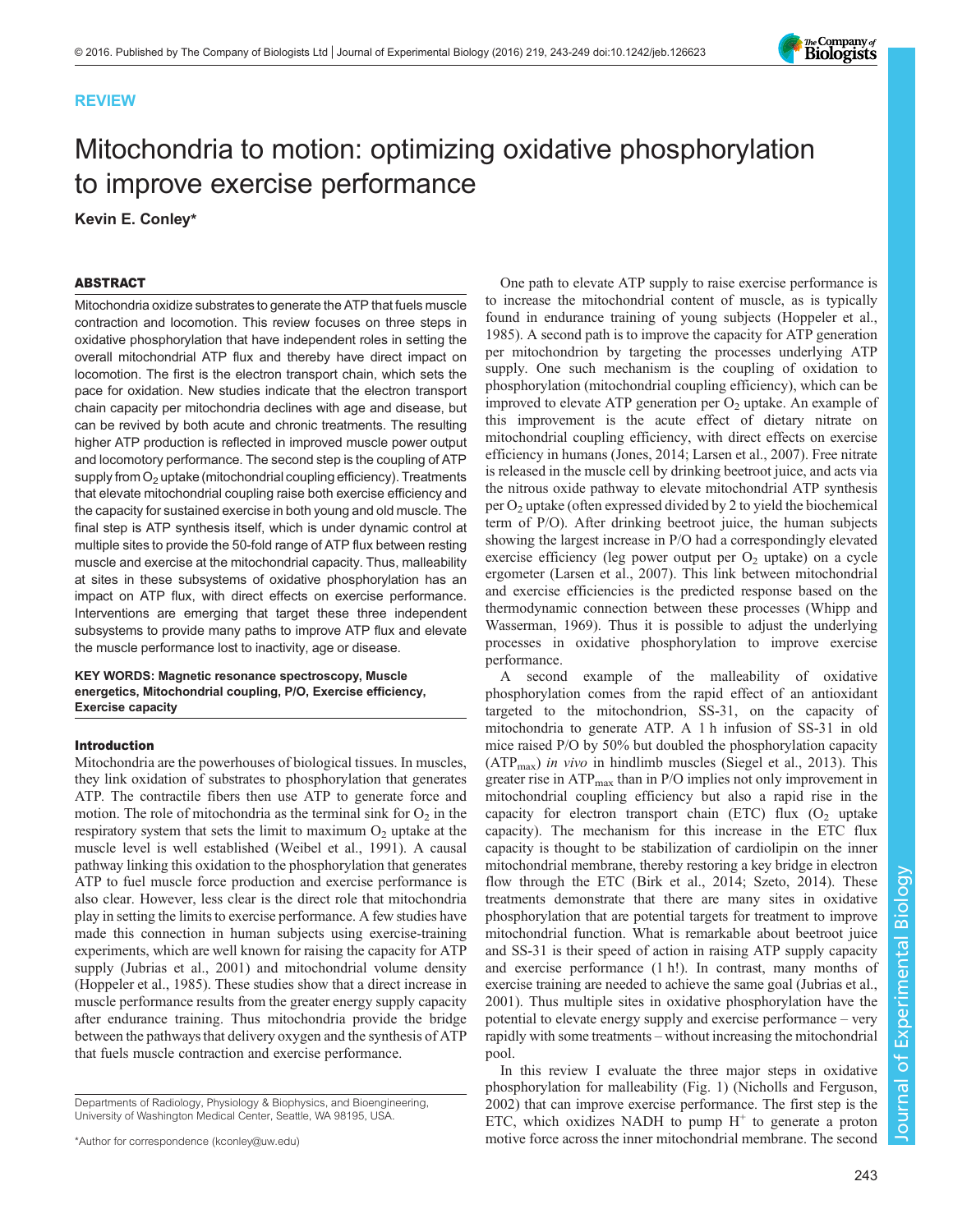<span id="page-1-0"></span>

| <b>List of symbols and abbreviations</b> |                                                                            |  |
|------------------------------------------|----------------------------------------------------------------------------|--|
| <b>ANT</b>                               | adenine nucleotide transporter                                             |  |
| ATP <sub>max</sub>                       | mitochondrial phosphorylation capacity                                     |  |
| CV                                       | cardiovascular                                                             |  |
| <b>FTC</b>                               | electron transport chain                                                   |  |
| $K_{m}$                                  | substrate affinity in a Michaelis–Menten reaction                          |  |
| $N_A(c,f)$                               | capillary density                                                          |  |
| <b>NADH</b>                              | reduced nicotinamide adenine dinucleotide                                  |  |
| P/O                                      | coupling coefficient for oxidative phosphorylation (ATP/O <sub>2</sub> +2) |  |
| $P_{\text{max}}$                         | power output by the legs at the aerobic limit                              |  |
| <b>ROS</b>                               | reactive oxygen species                                                    |  |
| $V_{\text{O}_2,\text{max}}$              | whole-body capacity for oxygen uptake                                      |  |
| $V_{V}$ (mt,f)                           | mitochondrial volume density                                               |  |
|                                          |                                                                            |  |

step uses the proton motive force to drive phosphorylation via the  $F_1F_0$ -ATP synthase. The third step involves short-circuiting the H<sup>+</sup> gradient via a number of processes that leak  $H^+$  through the inner mitochondrial membrane, thereby circumventing phosphorylation. My goal is to evaluate how each step contributes to ATP production and thereby has impact on exercise performance. The exciting implication of these insights is that mitochondria have multiple sites of malleability that provide targets for optimizing function to improve ATP flux and elevate muscle exercise performance in both healthy and diseased states.

# Electron transport chain

## The ETC and oxidative flux

Setting the pace for oxidation and providing the  $H^+$  gradient for mitochondrial phosphorylation is the ETC. Isolated mitochondria are found to have a similar density of ETC complexes on the inner membrane (cristae) of mitochondria among different skeletal muscles [\(Schwerzmann et al., 1989](#page-6-0)). The respiratory capacity of isolated mitochondria is very near to the maximal oxygen uptake rate of mitochondria in vivo, as estimated in intact muscles of a wide variety of animals (i.e. 5 ml O<sub>2</sub> ml<sup>-1</sup> mitochondria per minute) [\(Hoppeler, 1990; Hoppeler and Lindstedt, 1985\)](#page-5-0). Thus the structure and function of the ETC appears to be highly conserved, providing a biochemical basis for a uniform maximum oxidation capacity of mitochondria among mammalian skeletal muscles.

# Linking oxidative flux to performance

The constant maximal  $O_2$  uptake rate of mitochondria in vivo is derived from the close association of maximal  $O<sub>2</sub>$  uptake and the mitochondrial content of the whole-body musculature across mammalian species. From mice to nearly elephant-sized mammals, exercise elicits a maximum  $O_2$  flux  $(\dot{V}_{O_2,\text{max}})$  that matches the size of the mitochondrial pool in the musculature



providing the sink for  $O_2$  uptake [\(Weibel et al., 1991](#page-6-0)). The same correlation holds for humans exercising on an ergometer. The  $\dot{V}_{\text{O}_2,\text{max}}$  elicited by exercise is directly proportional to the mitochondrial content of the vastus lateralis muscle ([Hoppeler](#page-5-0) [et al., 1973\)](#page-5-0). This association makes sense because the vastus lateralis consumes nearly 40% of the oxygen during cycling exercise (see [Conley et al., 2000a](#page-5-0)). The next step to muscle power output also holds: mitochondrial content varies directly with the maximum sustained power output by legs during cycling ([Hoppeler](#page-5-0) [et al., 1985\)](#page-5-0). Thus the mitochondrial capacity for using  $O<sub>2</sub>$  is linked to the sustained capacity for generating muscle power. This example illustrates that the steps in the pathway from  $O_2$  uptake to aerobic performance by the legs go through the mitochondria that use  $O_2$  to generate ATP.

# Testing the ETC–muscle performance link

Exercise training provides a test of the connections between oxidation, mitochondrial content and exercise performance. Eight weeks of endurance training raised in equal proportions the muscle mitochondrial content and leg power output [\(Hoppeler et al., 1985\)](#page-5-0). [Fig. 2A](#page-2-0) shows this similar relative increase in mitochondrial volume density  $[\dot{V}_V(m,t)]$  and maximum sustained leg power output on an ergometer. Paradoxically, a smaller relative change in  $\dot{V}_{\text{O}_2,\text{max}}$  is apparent. However, [Fig. 2B](#page-2-0) resolves this paradox by showing that it is the absolute rise in  $V_{\text{O}_2,\text{max}}$  that agrees with the predicted rise in  $\text{O}_2$ uptake by the muscle to generate this leg power output (based on the oxidative efficiency of power generation by muscle, 2.99 ml  $O_2$  min<sup>-1</sup>=1 watt). This finding that the predicted rise in  $O_2$  uptake at the muscle level was close to the measured increase in  $\dot{V}_{\text{O}_2,\text{max}}$  at the whole-body level suggests that training on an ergometer results in adaptation primarily in the muscles used in cycling (e.g. the quadriceps and, to a lesser extent, the hamstrings). For example, leg power output – and therefore  $O_2$  uptake – increased by 35%, while wholebody  $\dot{V}_{\text{O}_2,\text{max}}$  increased by only 18%. Thus a large increase occurred in the leg muscles generating power, while non-locomotory muscles associated with  $O<sub>2</sub>$  delivery, such as the heart and diaphragm, most likely had smaller increases more in accord with the 18%  $\Delta V_{\text{O}_2,\text{max}}$ . These endurance-training results illustrate the direct connections from mitochondria to  $O_2$  uptake to muscle exercise performance.

# ETC flux and muscle power output

The central role in muscle performance specifically played by the ETC in mitochondria is apparent in the many studies that have altered O<sub>2</sub> delivery. Breathing hypoxic air results in myoglobin saturation reaching the critical threshold for limiting mitochondrial oxidation at lower work rates than under normoxic conditions [\(Richardson et al., 1995a,b, 2001](#page-6-0)). A separate study used blood

> Fig. 1. Diagram of the inner mitochondrial membrane, showing three processes that underlie oxidative phosphorylation. (1) The electron transport chain, which involves NADH oxidation; (2) the uncoupling of oxidation from phosphorylation by leaking  $H^+$  across the inner mitochondrial membrane (Leak); and (3) phosphorylation to generate ATP (ATP synthesis).  $F_0-F_1$  denotes the ATP synthase, UCP is uncoupling protein and ANT is the adenine nucleotide transporter.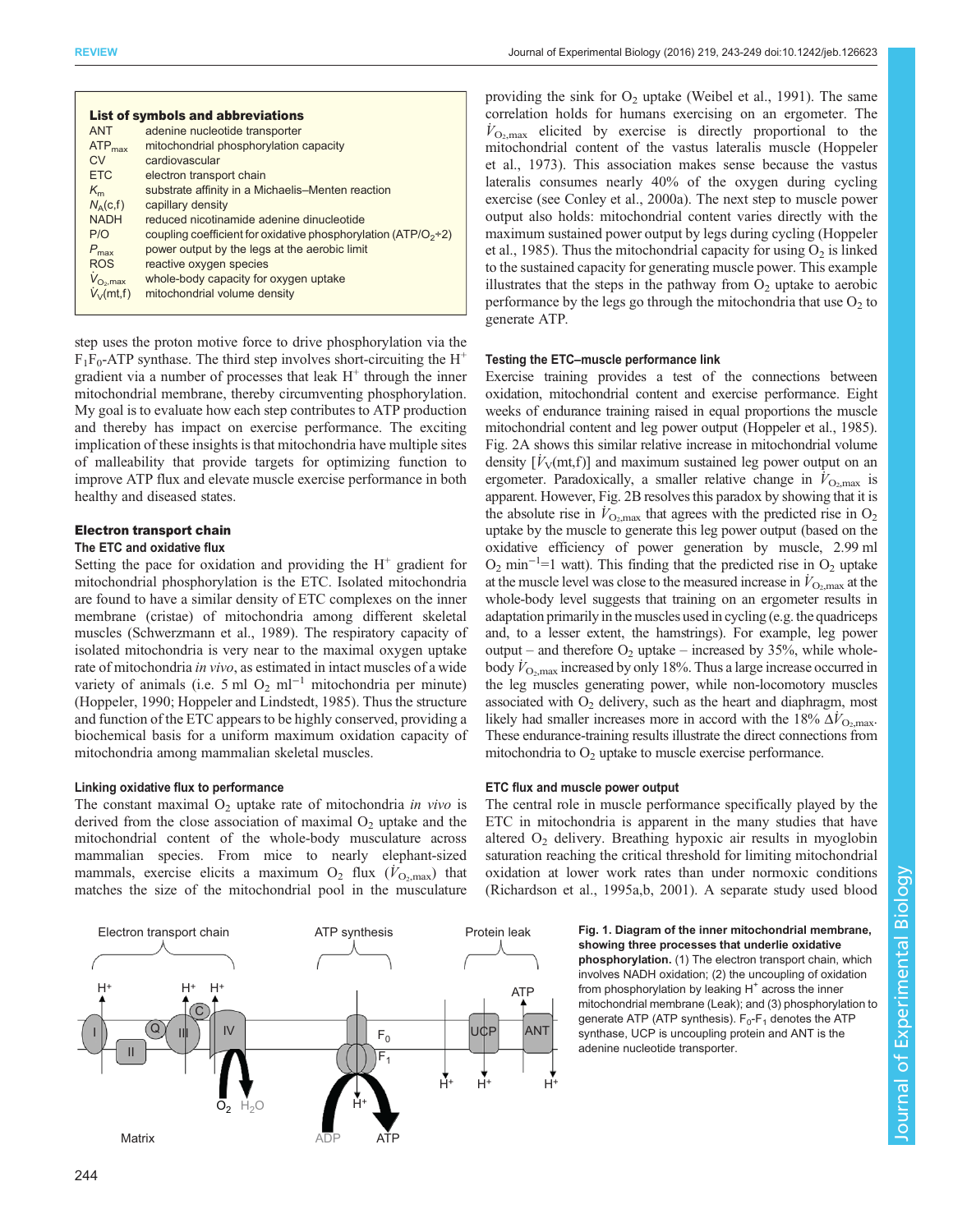<span id="page-2-0"></span>

Fig. 2. Muscle ultrastructure, leg performance and whole-body adaptations to endurance training in adults. (A) Comparison of changes in capillary density [ $N_A$ (c,f)], volume density of mitochondria [ $\dot{V}_V$ (mt,f)], massspecific maintained power, and mass-specific maximal  $O<sub>2</sub>$  consumption  $(\dot{\mathsf{V}}_{\mathrm{O}_2,\mathrm{max}}\mathsf{/}M_{\mathrm{b}})$ . (B) Comparison of the absolute increases in mass-specific maintained power and  $\dot{\mathsf{V}}_{\mathsf{O}_2,\mathsf{max}}\prime\mathsf{M}_{\mathsf{b}}$ . Error bars indicate ±95% confidence intervals. From [Hoppeler et al. \(1985](#page-5-0)), reprinted with permission from the American Physiological Society.

doping via infusion of erythrocytes to have the opposite effect – to raise the limit to oxidation. The elevated hemoglobin levels resulting from red cell re-infusion raised both  $\dot{V}_{\text{O}_2,\text{max}}$  and leg power output [\(Turner et al., 1993\)](#page-6-0). However, in neither case – raising or lowering the cardiovascular (CV)  $O_2$  delivery – was a proportional change found in  $\dot{V}_{\text{O}_2}$  or exercise performance (leg power output). Instead, a smaller change was found in both cases, which is consistent with the shared role of CV  $O_2$  delivery and mitochondrial oxidation in determining  $\dot{V}_{\text{O}_2}$  [\(Lindstedt and Conley,](#page-5-0) [2001](#page-5-0); [Kascar and Burns, 1973\)](#page-5-0). This shared control emphasizes the crucial role of both the CV delivery and the  $O_2$  sink in mitochondria – the ETC – in exercise performance. Ironically, much effort has been made to increase  $CVO<sub>2</sub>$  delivery in athletes, with rather small effects on  $\dot{V}_{\text{O}_2,\text{max}}$  ([Lindstedt and Conley, 2001](#page-5-0)). Nonetheless, the small increments that are achieved by altering one of many factors that contribute to the limits of exercise performance in a world-class competition may still be enough to make the athlete a winner.

#### Lower function in aging mitochondria

A disconnection between mitochondria and  $ATP<sub>max</sub>$  with impact on exercise performance is evident in old muscle ([Conley et al.,](#page-5-0) [2007a](#page-5-0),[b](#page-5-0),[c\)](#page-5-0). This disconnection was evident from a greater loss in  $ATP<sub>max</sub>$  than expected based on the reduction in mitochondrial content in muscle of elderly subjects (68 years old) versus adults (38 years old) [\(Conley et al., 2000b\)](#page-5-0). The result was an  $ATP<sub>max</sub>$ per mitochondrial content that was approximately half that found in adult subjects. The lower muscle  $ATP<sub>max</sub>$  was paralleled by reduced leg power output per muscle volume at the aerobic limit [\(Conley et al., 2013b,c](#page-5-0)). Thus, reduced mitochondrial content and lower function per content combine to limit  $ATP<sub>max</sub>$  in old muscle, which was reflected in depressed exercise performance in elderly muscle.

# Lower ETC flux in old mitochondria?

Mouse muscle shows many of the same mitochondrial energetic changes with aging as with humans ([Marcinek et al., 2005](#page-5-0); [Siegel](#page-6-0) [et al., 2013](#page-6-0), [2012\)](#page-6-0). Mitochondrial uncoupling, reduced  $ATP<sub>max</sub>$  and

lower exercise function are all found in the hindlimb muscles of old versus young mice [\(Siegel et al., 2013\)](#page-6-0). A unique finding in mice is that ETC content actually increases with age in hindlimb muscle [\(Siegel et al., 2012\)](#page-6-0), as compared with the net loss in human muscle that is expected from the reduction in mitochondrial content with age [\(Conley et al., 2000b](#page-5-0)). This rise in ETC content in the face of a drop in  $ATP<sub>max</sub>$  suggests that there is a lower capacity for flux through the ETC in mouse muscle with age. Thus, two parallel pathways likely contribute to the lower  $ATP<sub>max</sub>$  of mitochondria with age in mice. The first pathway is a lower efficiency of converting  $O_2$  uptake into ATP synthesis (low P/O) due to  $H^+$  leak that does not lead to phosphorylation. The second appears to be a lower capacity for  $O_2$  flux to generate ATP resulting from a reduced oxidative capacity per ETC complex with age.

#### Elevating ETC flux in old mitochondria

Reversal of these changes with age is found with interventions in both old mice (described above) and elderly humans. A 6-mo endurance training (ET) program in elderly human subjects raised both mitochondrial capacity and exercise performance [\(Conley](#page-5-0) [et al., 2013b; Jubrias et al., 2001](#page-5-0)). These two changes are shown in [Fig. 3](#page-3-0) as elevations in  $ATP_{max}$  of the quadriceps ( $\Delta ATP_{max}$ , 32%) and the power output by the legs at  $\hat{V}_{\text{O}_2,\text{max}}$  ( $\Delta P_{\text{max}}$ , 17%). The smaller rise in  $P_{\text{max}}$  versus ATP<sub>max</sub> ( $\Delta 17\%$ / $\Delta 32\%$ =0.53) is exactly what is expected from the 50% contraction efficiency of converting ATP into muscle work in humans ([Nelson et al., 2011\)](#page-5-0).

#### Identifying mechanisms

We ([Conley et al., 2013b](#page-5-0)) used a combination of mitochondrial and exercise performance changes to reveal that a decrease in mitochondrial coupling is a key factor in the lower performance of elderly versus adult subjects. A similar approach is taken in [Fig. 3](#page-3-0) to identify the mitochondrial mechanisms underlying the improved ATPmax with ET in the elderly. This figure shows that the rise in  $P_{\text{max}}$  was the result of increases in whole-body O<sub>2</sub> flux ( $\Delta V_{\text{O}_2,\text{max}}$ ) and better exercise efficiency, as distinguished by the red horizontal line. We showed previously that reduced mitochondrial coupling efficiency can be determined from the quotient of exercise and contractile efficiency [\(Conley et al., 2013b\)](#page-5-0), based on a thermodynamic analysis ([Whipp and Wasserman, 1969](#page-6-0)). Because fiber type composition did not change with ET in these subjects [\(Conley et al., 2013b; Jubrias et al., 2001](#page-5-0)), the contractile efficiency is likely also to be unchanged. This leaves the improvement in mitochondrial coupling efficiency as the predominant determinant of the greater exercise efficiency. The horizontal red line in Fig. 3 indicates that this estimated mitochondrial efficiency rise represents approximately one-third of the improvement in  $ATP<sub>max</sub>$ .

Another one-third of the rise in  $ATP<sub>max</sub>$  is due to greater mitochondrial volume density  $[\Delta V_V(mt,f)]$ . However, the red line indicates that there appears to be more  $O<sub>2</sub>$  uptake at the whole-body level ( $\Delta V_{\text{O}_2,\text{max}}$ ) than indicated by  $\Delta V_{\text{V}}(\text{mt},f)$ . This disparity suggests that an increased  $O_2$  flux ( $\triangle ETC$  flux capacity) per mitochondrial content also contributes to the rise in  $ATP<sub>max</sub>$ . Connecting whole-body  $O_2$  uptake to mitochondrial  $O_2$  flux makes sense given that  $\Delta V_{\text{O}_2,\text{max}}$  appears to be largely due to  $\text{O}_2$  uptake at the muscle level, as shown in Fig. 2. The elevation in ETC flux capacity of mitochondria implied by the results shown in [Fig. 3](#page-3-0) is consistent with a restoration of the ETC capacity that is lost with age in both mice and human muscle. It is also consistent with the rapid mitochondrial functional improvements resulting from treatment by the targeted antioxidant SS-31 in old mice [\(Siegel et al., 2013\)](#page-6-0). This treatment doubled  $ATP<sub>max</sub>$  but activated only a 50% rise in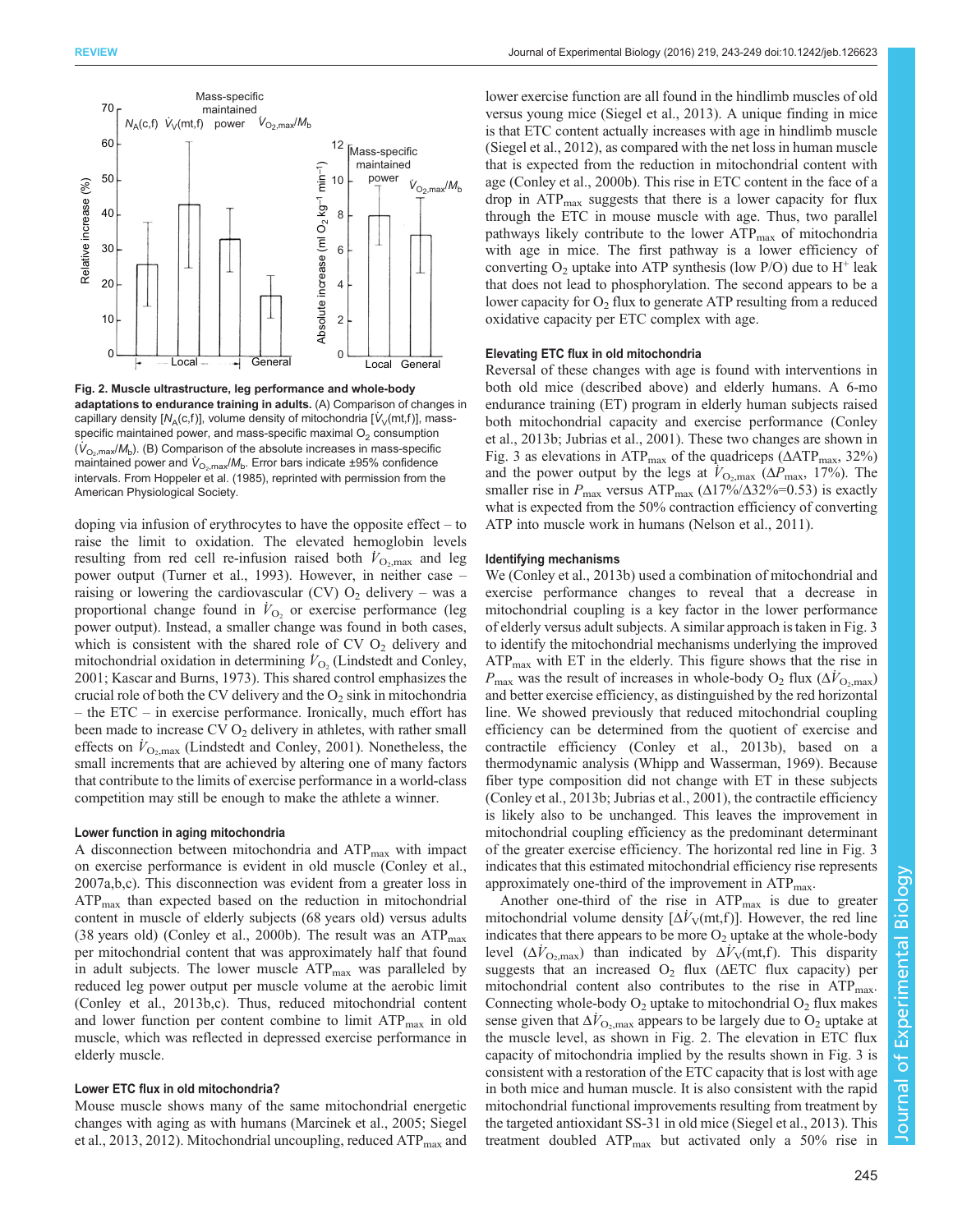<span id="page-3-0"></span>

Fig. 3. Mitochondrial ATP production capacity and leg performance improvements with endurance training in the elderly. Average increases in mitochondrial ATP production capacity ( $\triangle$ ATP<sub>max</sub>) of the quadriceps muscles and in leg power output at the aerobic capacity ( $\Delta P_{\text{max}}$ ) after a 6-mo endurancetraining (ET) program. The red horizontal line separates the relative contribution of  $\Delta \dot{\mathsf{V}}_{\mathrm{O}_2,\mathrm{max}}$  versus ∆exercise efficiency to  $\Delta \mathsf{P}_{\mathrm{max}}.$  This line also provides estimates of the contribution of  $ΔETC$  flux  $(ΔO<sub>2</sub> uptake)$  versus Δmitochondrial coupling efficiency to ΔATP<sub>max</sub>. The Δexercise efficiency at the whole-body level is likely due to Δmitochondrial efficiency because muscle fiber types were unchanged with ET. In addition, only half of the change in  $\Delta\dot{\mathsf{V}}_\mathrm{O_2,max}$  is accounted for by ∆mitochondrial volume density [ $\Delta\dot{\mathsf{V}}_\mathsf{V}(\mathsf{mt},\mathsf{f})$ ] in muscle, which points to increased ΔETC flux per mitochondrion (ΔETC flux?) to account for the other half of the increased  $O<sub>2</sub>$  flux. The question marks (?) indicate likely changes at the mitochondrial level based on the measured changes in whole-body and leg performance.

mitochondrial efficiency ( $\Delta P/O$ ). This discrepancy points to  $\Delta ETC$ flux capacity of mitochondria as responsible for the other half of the elevation in  $ATP<sub>max</sub>$  in these old muscles. These results argue that low flux per ETC content is an important part of the loss of exercise performance with age and that the interventions – ET and SS-31 – help to restore lost mitochondrial capacity and exercise performance with age. Thus a comparison of changes in mitochondrial and exercise performance in humans and direct measures of mitochondrial function in vivo in mice suggests that two mechanisms underlie  $\Delta ATP_{\text{max}}$  after these interventions: improved mitochondrial coupling efficiency ( $P/O$ ) and greater capacity for  $O<sub>2</sub>$ flux per mitochondrial content (ΔETC flux capacity).

An important implication of reversing functional loss per mitochondria is that the long-held belief that this age-related dysfunction is irreversible can be rejected ([Harman, 1956\)](#page-5-0). Instead, there are many processes that are malleable (e.g. low P/O) and some damage that may be treatable (e.g. cardiolipin oxidation; [Birk et al.,](#page-5-0) [2014](#page-5-0); [Szeto, 2014\)](#page-6-0) to at least partially restore function of mitochondria to improve exercise function of old animals, including elderly humans.

#### Mitochondrial coupling

The malleability of ATP generation per  $O_2$  uptake is well illustrated by the impact of dietary nitrate. The short-circuiting of phosphorylation underlying low ATP generated per  $O_2$  results from a number of processes ([Fig. 1\)](#page-1-0) and directly reduces exercise efficiency [\(Conley et al., 2013b](#page-5-0); [Larsen et al., 2007;](#page-5-0) [Whipp and](#page-6-0) [Wasserman, 1969](#page-6-0)). In addition, the low P/O can also limit the mitochondrial capacity  $(ATP<sub>max</sub>)$  to reduce the leg power output at the aerobic maximum ([Conley et al., 2013c](#page-5-0)). Thus, mechanisms that bypass phosphorylation represent factors independent of the ETC that influence both the efficiency and capacity for exercise.

#### Short-circuiting phosphorylation

Many mechanisms uncouple oxidative phosphorylation by dissipating the  $H^+$  gradient without generating ATP. Such nonphosphorylating  $H^+$  movement across the inner mitochondrial membrane can be facilitated by chemical agents, such as dinitrophenol ([Marcinek et al., 2004\)](#page-5-0), a high proton motive force (high membrane potential) that increases passive leak ([Brand, 2000\)](#page-5-0), or channels that pass  $H^+$  through the membrane [\(Harper et al., 2004\)](#page-5-0). Hibernators take advantage of the heat dissipation that accompanies this leak to warm up to normothermic levels after a winter of low metabolism and depressed body temperature. This is accomplished by active mechanisms of uncoupling using hormonal stimulation of  $H^+$  flux via uncoupling channel (UCP1) in brown fat, which raises oxidation without phosphorylation ([Nicholls and Locke, 1984](#page-5-0)).

## Uncoupling in muscle

Less dramatic uncoupling is found in skeletal muscle, but the lower mitochondrial efficiency nonetheless impacts a number of human functions. A higher  $H^+$  leak in muscle has been suggested to be an important factor in energy expenditure and body weight regulation. Higher mitochondrial leak rates have been found in mitochondria isolated from muscle from individuals that lose weight more quickly than cohorts with stable weight ([Thrush et al., 2014\)](#page-6-0). Supporting these findings are *in vivo* measurements that reveal a higher level of mitochondrial oxidation in individuals exhibiting mitochondrial uncoupling in human vastus lateralis [\(Conley et al., 2013a](#page-5-0)). This uncoupling was found in sedentary young subjects (P/O=1.4) relative to active individuals (2.1) of the same age. Independent approaches have confirmed greater coupling in university students (P/O=2.1; [Cettolo et al., 2007](#page-5-0)) and active adults (P/O=2.4; [Conley et al., 2013b](#page-5-0)) that approach the theoretical maximum (2.3–2.5; [Brand, 2005\)](#page-5-0). Isolated mitochondria studies also found improved coupling in athletic individuals (e.g. [Zoll et al., 2002\)](#page-6-0). High coupling levels near the theoretical maximum indicate a small role for uncoupling mechanisms in these physically active individuals, and suggests that part of the high exercise efficiency of athletes [\(Coyle, 2005\)](#page-5-0) lies not only in more efficient fiber types but also inmitochondria working at peak efficiency, as predicted by [Whipp and Wasserman \(1969\)](#page-6-0).

# Uncoupling factors in muscle

Independent studies have found mitochondrial uncoupling in humans in muscles with higher type I fibers and lipid content (e.g. tibialis anterior, P/O=2.0; [Amara et al., 2007](#page-5-0)). This is true even in athletes (soleus muscle; [Befroy et al., 2008](#page-5-0)), compared with muscles of predominantly type II fiber composition and low lipid contents (first dorsal interosseous muscle, P/O=2.7; [Amara et al.,](#page-5-0) [2007\)](#page-5-0). This association of uncoupling with high intracellular lipid content may reflect the role of fatty acid oxidation and accompanying reactive oxygen species (ROS) generation in  $H^+$ leak [\(Toime and Brand, 2010\)](#page-6-0) that, in turn, results in exercise inefficiency. Both fatty acids and ROS have been implicated in elevated  $H^+$  leak that is regulated by UCP3 ([Costford et al., 2007](#page-5-0); [Toime and Brand, 2010](#page-6-0)). Recently, a connection between ROS defense via glutathione redox state has been suggested as a mechanism regulating UCP3 activity in  $H^+$  leak [\(Mailloux et al.,](#page-5-0) [2013\)](#page-5-0). Reversible glutathionation of UCP3 in response to ROS and redox state provides a dynamic post-translational mechanism for regulating mitochondrial uncoupling. It also provides insight into findings from several studies that show that the UCP3 level is inversely related to exercise efficiency in humans and other animals [\(Mogensen et al., 2006](#page-5-0); [Schaeffer et al., 2005](#page-6-0); [Schrauwen et al., 1999\)](#page-6-0).

# Impact of uncoupling on performance

Both uncoupling in muscle ([Amara et al., 2007](#page-5-0)) and a higher metabolic cost of locomotion have been repeatedly found among the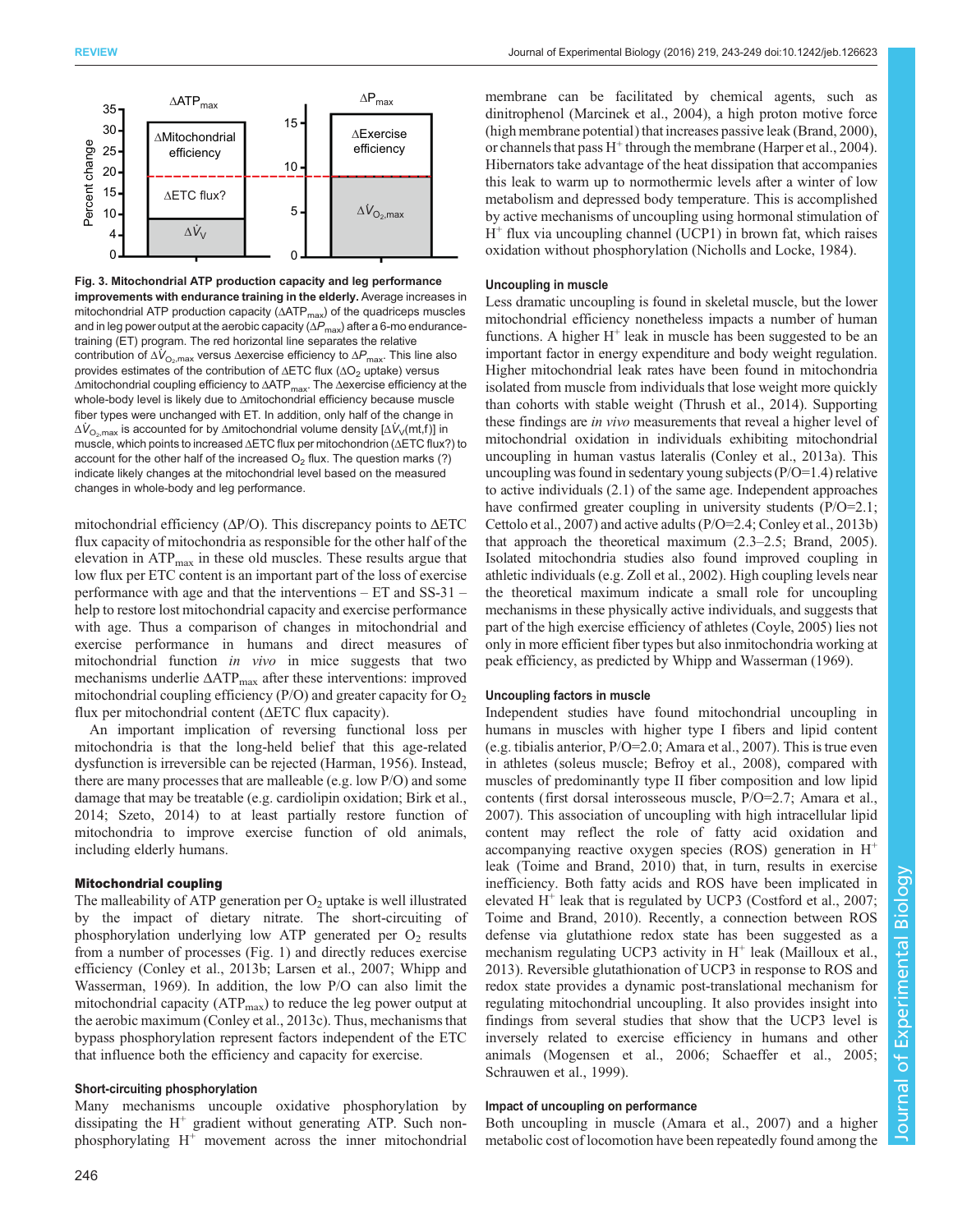elderly [\(Hortobagyi et al., 2011; Mian et al., 2006; Ortega and](#page-5-0) [Farley, 2007, 2015\)](#page-5-0). A mitochondrial basis for this exercise inefficiency is apparent in two studies using independent methods. In a comparison of adult and elderly subjects, a lower mitochondrial coupling efficiency was quantitatively linked to the reduced cycling efficiency with age [\(Conley et al., 2013b](#page-5-0)). This direct connection of mitochondria to exercise efficiency was apparent because the other contributing efficiency – contractile coupling – was not different between the groups. A study of walking speed in elderly subjects found that mitochondrial efficiency was an important contributor to reduced exercise capacity [\(Coen et al.,](#page-5-0) [2013](#page-5-0)). In addition, the lower mitochondrial capacity  $(ATP<sub>max</sub>)$  that resulted from uncoupling was associated with greater fatigability of older subjects, which is an important factor limiting the mobility of the aged ([Santanasto et al., 2015\)](#page-6-0). Thus, the impact of mitochondrial uncoupling on exercise efficiency and capacity affects the mobility of the elderly in two ways: it limits the speed and the sustainability of walking.

## Improving uncoupling and elevating performance

Treatments that reverse mitochondrial uncoupling provide a direct test of the link to exercise performance. The effect of dietary nitrate is an excellent example of how improvement in mitochondrial coupling elevates exercise efficiency with an acute treatment ([Jones,](#page-5-0) [2014](#page-5-0); [Larsen et al., 2007\)](#page-5-0). This direct example and the indirect examples in human endurance training and SS-31 treatment in mice provide further evidence that raising ATP flux per  $O_2$  uptake represents a path to elevated exercise performance. Thus, reversing mitochondrial uncoupling is an independent and parallel pathway from increased ETC flux for elevating exercise performance.

#### Phosphorylation

The final step in oxidative phosphorylation – the control of ATP synthesis itself – is also malleable. The need for a flexible control of phosphorylation lies in the failure of a simple regulation mechanism to balance mitochondrial ATP synthesis with contractile ATP demand. This classical feedback mechanism involves the product of ATP use  $-$  ADP  $-$  as the signal to activate phosphorylation in proportion to ATP need ([Chance and Williams, 1956\)](#page-5-0). Underlying this simple feedback are two sophisticated systems that set the ADP level. The first is the creatine kinase equilibrium (see [Conley et al.,](#page-5-0) [2001](#page-5-0)), which determines the ADP level based on metabolites that protect the ATP in the cell (e.g. the high-energy buffer, PCr). The second is a three-protein complex that bridges the inner and outer mitochondrial membranes to communicate this ADP to the mitochondrial matrix (see [Perry et al., 2012](#page-5-0)). In this classic feedback mechanism, ADP rises with increased ATP demand to activate greater ATP supply by the mitochondria. However, a striking example of the failure of this simple system is the finding of large changes in cardiac oxygen uptake and work without an apparent change in ADP, as revealed by non-invasive magnetic resonance studies of intact heart [\(Balaban et al., 1986\)](#page-5-0). Skeletal muscle also demonstrates the inadequacy of ADP levels alone to account for mitochondrial flux ([Conley et al., 2001](#page-5-0); [Jeneson et al.,](#page-5-0) [2009](#page-5-0); [Perry et al., 2011\)](#page-5-0). These results indicate that despite an elegant system that underlies simple feedback control, more dynamic control is needed to regulate phosphorylation in proportion to contractile ATP demand.

#### Additional control mechanisms

A novel regulatory mechanism that fits this large dynamic range between resting and maximal flux is an allosteric regulation (i.e. second-order regulation) of the adenine nucleotide transporter (ANT) ([Jeneson et al., 2009\)](#page-5-0). This model of amplified sensitivity of mitochondria acts through cooperative binding of ADP that is analogous to the binding of  $O<sub>2</sub>$  to hemoglobin. The sensitivity to ADP is reduced in resting muscle with low ATP demands but rises sharply with ADP level due to cooperative binding. The result is an activation system for ATP supply that can meet the low ATP demand of the resting state as well as the high flux in contracting muscle. Thus an ADP sensitivity that varies with concentration is one mechanism that accounts for the high dynamic range of oxidative phosphorylation between resting and active muscle.

#### Malleability of ADP affinity  $(K_m)$

The large dynamic range of fluxes can also be accommodated by a shift in the sensitivity to ADP (i.e. a variable  $K<sub>m</sub>$ ), which has been found with exercise ([Perry et al., 2012\)](#page-5-0), in athletic individuals [\(Zoll](#page-6-0) [et al., 2002](#page-6-0)) and with dietary interventions [\(Herbst et al., 2014\)](#page-5-0). The high  $K<sub>m</sub>$  for ADP activation of phosphorylation under resting conditions has been found to be greatly reduced with exercise and training, indicating an adjustable ADP sensitivity. The site for this change in regulation is suggested to be the transport protein complex involving three proteins that together bridge the inner mitochondrial membrane (ANT1), membrane space [mitochondrial creatine kinase (miCK)] and outer membrane [voltage-dependent anion channel (VDAC)] (see fig. 4 in [Perry et al., 2012](#page-5-0)). This protein complex is responsible for exporting ATP from the matrix in exchange for ADP import and is driven by the  $H^+$  gradient. The suggestion is that modifying the affinity of miCK results in a shift of the apparent  $K<sub>m</sub>$ for ADP activation of phosphorylation. The retention of these changes in  $K<sub>m</sub>$  in permeabilized fibers originating from a muscle biopsy suggests that covalent post-translational mechanisms are at play (e.g. phosphorylation, acetylation and glutathionation; [Perry](#page-5-0) [et al., 2012](#page-5-0)). Translational mechanisms also achieve a shift in the ADP  $K<sub>m</sub>$  that improves sensitivity to ADP regulation of phosphorylation, as shown by the effect of a 3-week dietary Omega-3 supplementation on isolated fiber preparations from human vastus lateralis [\(Herbst et al., 2014](#page-5-0)). Upregulation of ANT appears to be the basis of the greater sensitivity of the ADP  $K<sub>m</sub>$  that improves control of phosphorylation. There are also reports of direct post-translational effects on the  $F_1F_0$  ATP synthase that modulate phosphorylation in cardiac tissue ([Wang et al., 2013](#page-6-0)). These results demonstrate a highly dynamic regulation of phosphorylation with roles for classic allosteric factors [\(Jeneson et al., 2009](#page-5-0)) and translational modifications [\(Herbst et al., 2014\)](#page-5-0), as well as emerging post-translational mechanisms ([Wang et al., 2013\)](#page-6-0). Together, their impact on exercise performance is to provide a sensitive regulation of ATP supply between rest and exercise, at different exercise levels and perhaps priming after repeated exercise bouts.

#### **Conclusions**

These examples demonstrate that the steps in oxidative phosphorylation, which transduce substrates into fuel, are not fixed but remarkably dynamic. Here I have presented evidence of malleability of the factors determining flux at each stage of oxidative phosphorylation. These separate sites of regulation mean that parallel pathways can be targeted to modulate ATP flux. Improving the coupling of oxidative phosphorylation raises the efficiency of ATP production, while elevating flux through the ETC can separately raise the capacity for ATP production. These flux increases have corresponding effects on the efficiency and capacity of muscle power production. The importance of these separate regulatory sites is that parallel pathways can be targeted to modulate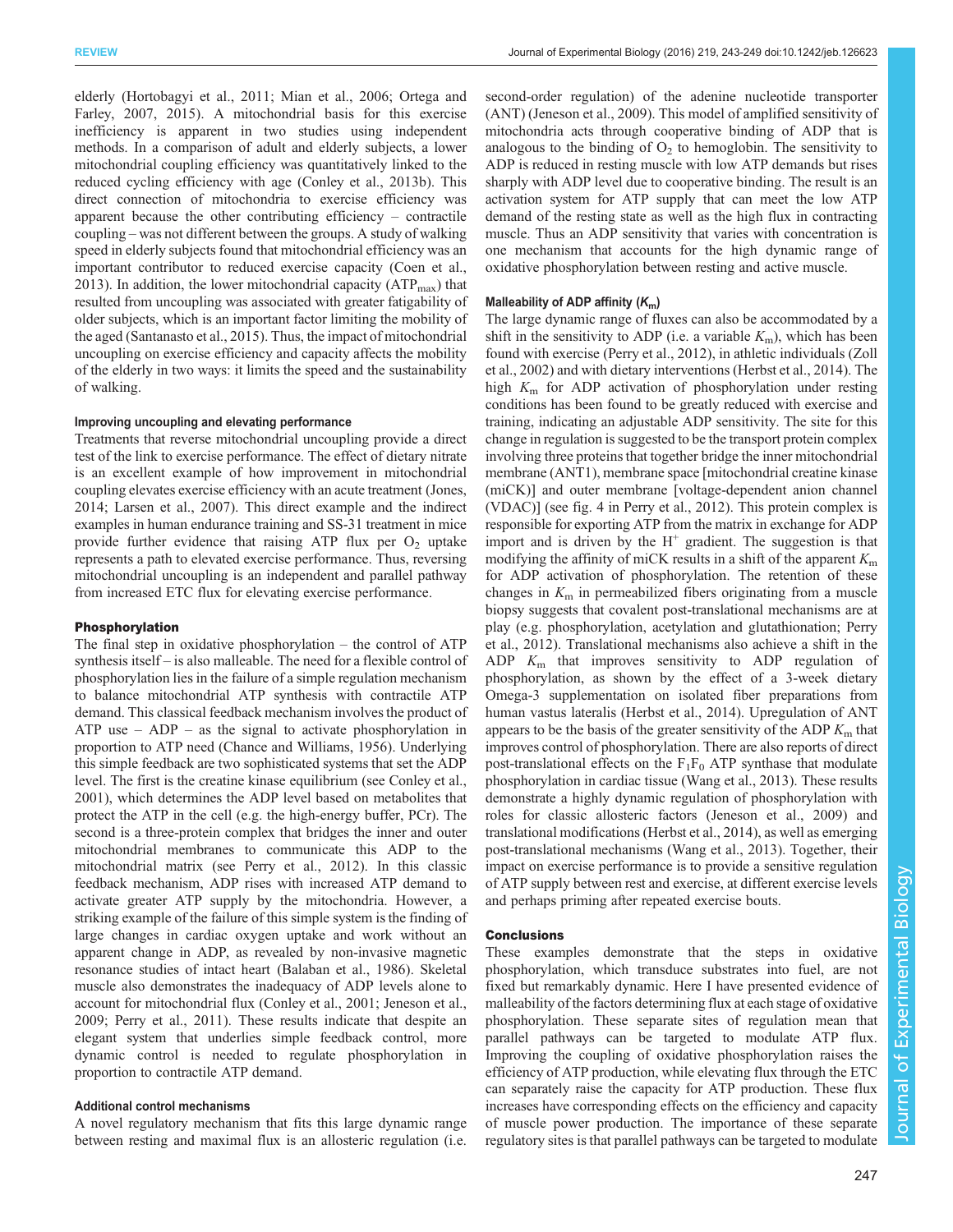<span id="page-5-0"></span>ATP flux with impact on the efficiency and capacity for exercise. Remarkably, agents that target these sites can improve exercise performance within an hour of treatment. These treatments reveal sites that can be manipulated to improve exercise performance even in healthy young subjects but are likely already optimized to maximize performance in athletes. Importantly, these treatment approaches show promise in reversing deficits in function with age and disease. Thus mitochondrial function can be modulated at multiple sites with independent affects on ATP flux that have separate contributions to exercise performance.

#### Acknowledgements

Thanks go to Sharon Jubrias, David Marcinek and Eric Shankland for insights and discussions.

#### Competing interests

The author declares no competing or financial interests.

#### Funding

Support for the work described in this review came from: US National Institutes of Health grants R01 AGAR10853, RC2 AG036606, R01 AR41928 and R01 AR45184, as well as the CHDI Foundation, University of Washington Royalty Research fund, and Seattle Children's Mitochondrial Guild. Deposited in PMC for release after 12 months.

#### References

- [Amara, C. E., Shankland, E. G., Jubrias, S. A., Marcinek, D. J., Kushmerick,](http://dx.doi.org/10.1073/pnas.0610131104) M. J. and Conley, K. E. [\(2007\). Mild mitochondrial uncoupling impacts cellular](http://dx.doi.org/10.1073/pnas.0610131104) aging in human muscles in vivo. [Proc. Natl. Acad. Sci. USA](http://dx.doi.org/10.1073/pnas.0610131104) 104, 1057-1062.
- [Balaban, R. S., Kantor, H. L., Katz, L. A. and Briggs, R. W.](http://dx.doi.org/10.1126/science.3704638) (1986). Relation [between work and phosphate metabolite in the](http://dx.doi.org/10.1126/science.3704638) in vivo paced mammalian heart. Science 232[, 1121-1123.](http://dx.doi.org/10.1126/science.3704638)
- [Befroy, D. E., Petersen, K. F., Dufour, S., Mason, G. F., Rothman, D. L. and](http://dx.doi.org/10.1073/pnas.0808889105) Shulman, G. I. [\(2008\). Increased substrate oxidation and mitochondrial](http://dx.doi.org/10.1073/pnas.0808889105) [uncoupling in skeletal muscle of endurance-trained individuals.](http://dx.doi.org/10.1073/pnas.0808889105) Proc. Natl. [Acad. Sci. USA](http://dx.doi.org/10.1073/pnas.0808889105) 105, 16701-16706.
- [Birk, A. V., Chao, W. M., Bracken, C., Warren, J. D. and Szeto, H. H.](http://dx.doi.org/10.1111/bph.12468) (2014). [Targeting mitochondrial cardiolipin and the cytochrome c/cardiolipin complex to](http://dx.doi.org/10.1111/bph.12468) [promote electron transport and optimize mitochondrial ATP synthesis.](http://dx.doi.org/10.1111/bph.12468) [Br. J. Pharmacol.](http://dx.doi.org/10.1111/bph.12468) 171, 2017-2028.
- Brand, M. D. [\(2000\). Uncoupling to survive? The role of mitochondrial inefficiency in](http://dx.doi.org/10.1016/S0531-5565(00)00135-2) ageing. [Exp. Gerontol.](http://dx.doi.org/10.1016/S0531-5565(00)00135-2) 35, 811-820.
- Brand, M. D. [\(2005\). The efficiency and plasticity of mitochondrial energy](http://dx.doi.org/10.1042/BST20050897) transduction. [Biochem. Soc. Trans.](http://dx.doi.org/10.1042/BST20050897) 33, 897-904.
- [Cettolo, V., Cautero, M., Tam, E. and Francescato, M. P.](http://dx.doi.org/10.1007/s00421-006-0382-7) (2007). Mitochondrial coupling in humans: assessment of the  $P/O<sub>2</sub>$  [ratio at the onset of calf exercise.](http://dx.doi.org/10.1007/s00421-006-0382-7) [Eur. J. Appl. Physiol.](http://dx.doi.org/10.1007/s00421-006-0382-7) 99, 593-604.
- Chance, B. and Williams, G. R. [\(1956\). The respiratory chain and oxidative](http://dx.doi.org/10.1002/9780470122624.ch2) [phosphorylation.](http://dx.doi.org/10.1002/9780470122624.ch2) Adv. Enzymol. 17, 65-134.
- [Coen, P. M., Jubrias, S. A., Distefano, G., Amati, F., Mackey, D. C., Glynn, N. W.,](http://dx.doi.org/10.1093/gerona/gls196) [Manini, T. M., Wohlgemuth, S. E., Leeuwenburgh, C., Cummings, S. R. et al.](http://dx.doi.org/10.1093/gerona/gls196) [\(2013\). Skeletal muscle mitochondrial energetics are associated with maximal](http://dx.doi.org/10.1093/gerona/gls196) [aerobic capacity and walking speed in older adults.](http://dx.doi.org/10.1093/gerona/gls196) J. Gerontol. A Biol. Sci. Med. Sci. 68[, 447-455.](http://dx.doi.org/10.1093/gerona/gls196)
- [Conley, K. E., Esselman, P. E., Jubrias, S. A., Cress, M. E., Inglin, B., Mogadam,](http://dx.doi.org/10.1111/j.1469-7793.2000.00211.x) C. and Schoene, R. B. (2000a). Ageing, muscle properties and maximal  $O<sub>2</sub>$ [uptake rate in humans.](http://dx.doi.org/10.1111/j.1469-7793.2000.00211.x) J. Physiol. 526, 211-217.
- [Conley, K. E., Jubrias, S. A. and Esselman, P. C.](http://dx.doi.org/10.1111/j.1469-7793.2000.t01-1-00203.x) (2000b). Oxidative capacity and [ageing in human muscle.](http://dx.doi.org/10.1111/j.1469-7793.2000.t01-1-00203.x) J. Physiol. 526, 203-210.
- Conley, K. E., Kemper, W. F. and Crowther, G. J. (2001). Limits to sustainable muscle performance: interaction of glycolysis and respiration. J. Exp. Biol. 204, 3189-3194.
- [Conley, K. E., Amara, C. E., Jubrias, S. A. and Marcinek, D. J.](http://dx.doi.org/10.1113/expphysiol.2006.034330) (2007a). [Mitochondrial function, fibre types and ageing: new insights from human muscle](http://dx.doi.org/10.1113/expphysiol.2006.034330) in vivo. [Exp. Physiol.](http://dx.doi.org/10.1113/expphysiol.2006.034330) 92, 333-339.
- [Conley, K. E., Jubrias, S. A., Amara, C. E. and Marcinek, D. J.](http://dx.doi.org/10.1249/JES.0b013e31803e88e9) (2007b). [Mitochondrial dysfunction: impact on exercise performance and cellular aging.](http://dx.doi.org/10.1249/JES.0b013e31803e88e9) [Exerc. Sport Sci. Rev.](http://dx.doi.org/10.1249/JES.0b013e31803e88e9) 35, 43-49.
- [Conley, K. E., Marcinek, D. J. and Villarin, J.](http://dx.doi.org/10.1097/MCO.0b013e3282f0dbfb) (2007c). Mitochondrial dysfunction and age. [Curr. Opin. Clin. Nutr. Metab. Care](http://dx.doi.org/10.1097/MCO.0b013e3282f0dbfb) 10, 688-692.
- [Conley, K. E., Amara, C. E., Bajpeyi, S., Costford, S. R., Murray, K., Jubrias,](http://dx.doi.org/10.1210/jc.2012-2967) [S. A., Arakaki, L., Marcinek, D. J. and Smith, S. R.](http://dx.doi.org/10.1210/jc.2012-2967) (2013a). Higher [mitochondrial respiration and uncoupling with reduced electron transport chain](http://dx.doi.org/10.1210/jc.2012-2967) content in vivo [in muscle of sedentary versus active subjects.](http://dx.doi.org/10.1210/jc.2012-2967) J. Clin. Endocrinol. Metab. 98[, 129-136.](http://dx.doi.org/10.1210/jc.2012-2967)
- [Conley, K. E., Jubrias, S. A., Cress, M. E. and Esselman, P.](http://dx.doi.org/10.1113/expphysiol.2012.067314) (2013b). Exercise [efficiency is reduced by mitochondrial uncoupling in the elderly.](http://dx.doi.org/10.1113/expphysiol.2012.067314) Exp. Physiol. 98, [768-777.](http://dx.doi.org/10.1113/expphysiol.2012.067314)
- [Conley, K. E., Jubrias, S. A., Cress, M. E. and Esselman, P. C.](http://dx.doi.org/10.1113/expphysiol.2012.069633) (2013c). Elevated [energy coupling and aerobic capacity improves exercise performance in](http://dx.doi.org/10.1113/expphysiol.2012.069633) [endurance-trained elderly subjects.](http://dx.doi.org/10.1113/expphysiol.2012.069633) Exp. Physiol. 98, 899-907.
- Costford, S. R., Seifert, E. L., Bé[zaire, V., Gerrits, M. F., Bevilacqua, L., Gowing,](http://dx.doi.org/10.1139/H07-063) A. and Harper, M.-E. [\(2007\). The energetic implications of uncoupling protein-3 in](http://dx.doi.org/10.1139/H07-063) skeletal muscle. [Appl. Physiol. Nutr. Metab.](http://dx.doi.org/10.1139/H07-063) 32, 884-894.
- Coyle, E. F. [\(2005\). Improved muscular efficiency displayed as Tour de France](http://dx.doi.org/10.1152/japplphysiol.00216.2005) champion matures. [J. Appl. Physiol. \(1985\)](http://dx.doi.org/10.1152/japplphysiol.00216.2005) 98, 2191-2196.
- Harman, D. [\(1956\). Aging: a theory based on free radical and radiation chemistry.](http://dx.doi.org/10.1093/geronj/11.3.298) [J. Gerontol.](http://dx.doi.org/10.1093/geronj/11.3.298) 11, 298-300.
- [Harper, M.-E., Bevilacqua, L., Hagopian, K., Weindruch, R. and Ramsey, J. J.](http://dx.doi.org/10.1111/j.1365-201X.2004.01370.x) [\(2004\). Ageing, oxidative stress, and mitochondrial uncoupling.](http://dx.doi.org/10.1111/j.1365-201X.2004.01370.x) Acta Physiol. Scand. 182[, 321-331.](http://dx.doi.org/10.1111/j.1365-201X.2004.01370.x)
- [Herbst, E. A. F., Paglialunga, S., Gerling, C., Whitfield, J., Mukai, K., Chabowski,](http://dx.doi.org/10.1113/jphysiol.2013.267336) [A., Heigenhauser, G. J. F., Spriet, L. L. and Holloway, G. P.](http://dx.doi.org/10.1113/jphysiol.2013.267336) (2014). Omega-3 [supplementation alters mitochondrial membrane composition and respiration](http://dx.doi.org/10.1113/jphysiol.2013.267336) [kinetics in human skeletal muscle.](http://dx.doi.org/10.1113/jphysiol.2013.267336) J. Physiol. 592, 1341-1352.
- Hoppeler, H. [\(1990\). The different relationship of](http://dx.doi.org/10.1016/0034-5687(90)90077-C)  $V_{\text{O}_2\text{max}}$  $V_{\text{O}_2\text{max}}$  $V_{\text{O}_2\text{max}}$  [to muscle mitochondria in](http://dx.doi.org/10.1016/0034-5687(90)90077-C) [humans and quadrupedal animals.](http://dx.doi.org/10.1016/0034-5687(90)90077-C) Respir. Physiol. 80, 137-145.
- Hoppeler, H. and Lindstedt, S. L. (1985). Malleability of skeletal muscle in overcoming limitations: structural elements. J. Exp. Biol. 115, 355-364.
- Hoppeler, H., Lü[thi, P., Claassen, H., Weibel, E. and Howald, H.](http://dx.doi.org/10.1007/bf00588462) (1973). The [ultrastructure of the normal human skeletal muscle.](http://dx.doi.org/10.1007/bf00588462) Pflügers Arch. 344, 217-232.
- Hoppeler, H., Howald, H., Conley, K. E., Lindstedt, S. L., Claassen, H., Vock, P. and Weibel, E. R. (1985). Endurance training in humans: aerobic capacity and structure of skeletal muscle. J. Appl. Physiol. 59, 320-327.
- [Hortobagyi, T., Finch, A., Solnik, S., Rider, P. and DeVita, P.](http://dx.doi.org/10.1093/gerona/glr008) (2011). Association [between muscle activation and metabolic cost of walking in young and old adults.](http://dx.doi.org/10.1093/gerona/glr008) [J. Gerontol. A Biol. Sci. Med. Sci.](http://dx.doi.org/10.1093/gerona/glr008) 66A, 541-547.
- [Jeneson, J. A. L., Schmitz, J. P. J., van den Broek, N. M. A., van Riel, N. A. W.,](http://dx.doi.org/10.1152/ajpendo.00370.2009) [Hilbers, P. A. J., Nicolay, K. and Prompers, J. J.](http://dx.doi.org/10.1152/ajpendo.00370.2009) (2009). Magnitude and control [of mitochondrial sensitivity to ADP.](http://dx.doi.org/10.1152/ajpendo.00370.2009) Am. J. Physiol. Endocrinol. Metab. 297, [E774-E784.](http://dx.doi.org/10.1152/ajpendo.00370.2009)
- Jones, A. M. [\(2014\). Influence of dietary nitrate on the physiological determinants of](http://dx.doi.org/10.1139/apnm-2014-0036) [exercise performance: a critical review.](http://dx.doi.org/10.1139/apnm-2014-0036) Appl. Physiol. Nutr. Metab. 39, [1019-1028.](http://dx.doi.org/10.1139/apnm-2014-0036)
- Jubrias, S. A., Esselman, P. C., Price, L. B., Cress, M. E. and Conley, K. E. (2001). Large energetic adaptations of elderly muscle to resistance and endurance training. J. Appl. Physiol. 90, 1663-1670.
- Kascar, H. and Burns, J. (1973). The control of flux. Soc. Exp. Biol. 27, 65-104. [Larsen, F. J., Weitzberg, E., Lundberg, J. O. and Ekblom, B.](http://dx.doi.org/10.1111/j.1748-1716.2007.01713.x) (2007). Effects of
- [dietary nitrate on oxygen cost during exercise.](http://dx.doi.org/10.1111/j.1748-1716.2007.01713.x) Acta Physiol. (Oxf.) 191, 59-66. Lindstedt, S. L. and Conley, K. E. (2001). Human aerobic performance: too much
- ado about limits to  $V_{\text{O}_2}$ . J. Exp. Biol. 204, 3195-3199.
- [Mailloux, R. J., McBride, S. L. and Harper, M.-E.](http://dx.doi.org/10.1016/j.tibs.2013.09.001) (2013). Unearthing the secrets of [mitochondrial ROS and glutathione in bioenergetics.](http://dx.doi.org/10.1016/j.tibs.2013.09.001) Trends Biochem. Sci. 38, [592-602.](http://dx.doi.org/10.1016/j.tibs.2013.09.001)
- [Marcinek, D. J., Schenkman, K. A., Ciesielski, W. A. and Conley, K. E.](http://dx.doi.org/10.1152/ajpcell.00237.2003) (2004). Mitochondrial coupling in vivo [in mouse skeletal muscle.](http://dx.doi.org/10.1152/ajpcell.00237.2003) Am. J. Physiol. Cell Physiol. 286[, C457-C463.](http://dx.doi.org/10.1152/ajpcell.00237.2003)
- [Marcinek, D. J., Schenkman, K. A., Ciesielski, W. A., Lee, D. and Conley, K. E.](http://dx.doi.org/10.1113/jphysiol.2005.097782) [\(2005\). Reduced mitochondrial coupling](http://dx.doi.org/10.1113/jphysiol.2005.097782) in vivo alters cellular energetics in aged [mouse skeletal muscle.](http://dx.doi.org/10.1113/jphysiol.2005.097782) J. Physiol. 569, 467-473.
- [Mian, O. S., Thom, J. M., Ardigo, L. P., Narici, M. V. and Minetti, A. E.](http://dx.doi.org/10.1111/j.1748-1716.2006.01522.x) (2006). [Metabolic cost, mechanical work, and efficiency during walking in young and older](http://dx.doi.org/10.1111/j.1748-1716.2006.01522.x) men. [Acta Physiol. \(Oxf.\)](http://dx.doi.org/10.1111/j.1748-1716.2006.01522.x) 186, 127-139.
- Mogensen, M., Bagger, M., Pedersen, P. K., Fernström, M. and Sahlin, K. (2006). [Cycling efficiency in humans is related to low UCP3 content and to type I fibres but](http://dx.doi.org/10.1113/jphysiol.2005.101691) [not to mitochondrial efficiency.](http://dx.doi.org/10.1113/jphysiol.2005.101691) J. Physiol. 571, 669-681.
- [Nelson, F. E., Ortega, J. D., Jubrias, S. A., Conley, K. E. and Kushmerick, M. J.](http://dx.doi.org/10.1242/jeb.052985) [\(2011\). High efficiency in human muscle: an anomaly and an opportunity?](http://dx.doi.org/10.1242/jeb.052985)  $J. Exp.$ Biol. 214[, 2649-2653.](http://dx.doi.org/10.1242/jeb.052985)
- Nicholls, D. and Ferguson, S. (2002). Bioenergetics 3. London: Academic Press.
- Nicholls, D. G. and Locke, R. M. (1984). Thermogenic mechanisms in brown fat. Physiol. Rev. 64, 1-64.
- Ortega, J. D. and Farley, C. T. [\(2007\). Individual limb work does not explain the](http://dx.doi.org/10.1152/japplphysiol.00583.2006) [greater metabolic cost of walking in elderly adults.](http://dx.doi.org/10.1152/japplphysiol.00583.2006) J. Appl. Physiol. 102, [2266-2273.](http://dx.doi.org/10.1152/japplphysiol.00583.2006)
- Ortega, J. D. and Farley, C. T. [\(2015\). Effects of aging on mechanical efficiency and](http://dx.doi.org/10.1016/j.jelekin.2014.09.003) [muscle activation during level and uphill walking.](http://dx.doi.org/10.1016/j.jelekin.2014.09.003) J. Electromyogr. Kinesiol. 25, [193-198.](http://dx.doi.org/10.1016/j.jelekin.2014.09.003)
- [Perry, C. G. R., Kane, D. A., Lin, C.-T., Kozy, R., Cathey, B. L., Lark, D. S., Kane,](http://dx.doi.org/10.1042/BJ20110366) [C. L., Brophy, P. M., Gavin, T. P., Anderson, E. J. et al.](http://dx.doi.org/10.1042/BJ20110366) (2011). Inhibiting myosin-[ATPase reveals a dynamic range of mitochondrial respiratory control in skeletal](http://dx.doi.org/10.1042/BJ20110366) muscle. [Biochem. J.](http://dx.doi.org/10.1042/BJ20110366) 437, 215-222.
- [Perry, C. G. R., Kane, D. A., Herbst, E. A. F., Mukai, K., Lark, D. S., Wright, D. C.,](http://dx.doi.org/10.1113/jphysiol.2012.234682) [Heigenhauser, G. J. F., Neufer, P. D., Spriet, L. L. and Holloway, G. P.](http://dx.doi.org/10.1113/jphysiol.2012.234682) (2012).